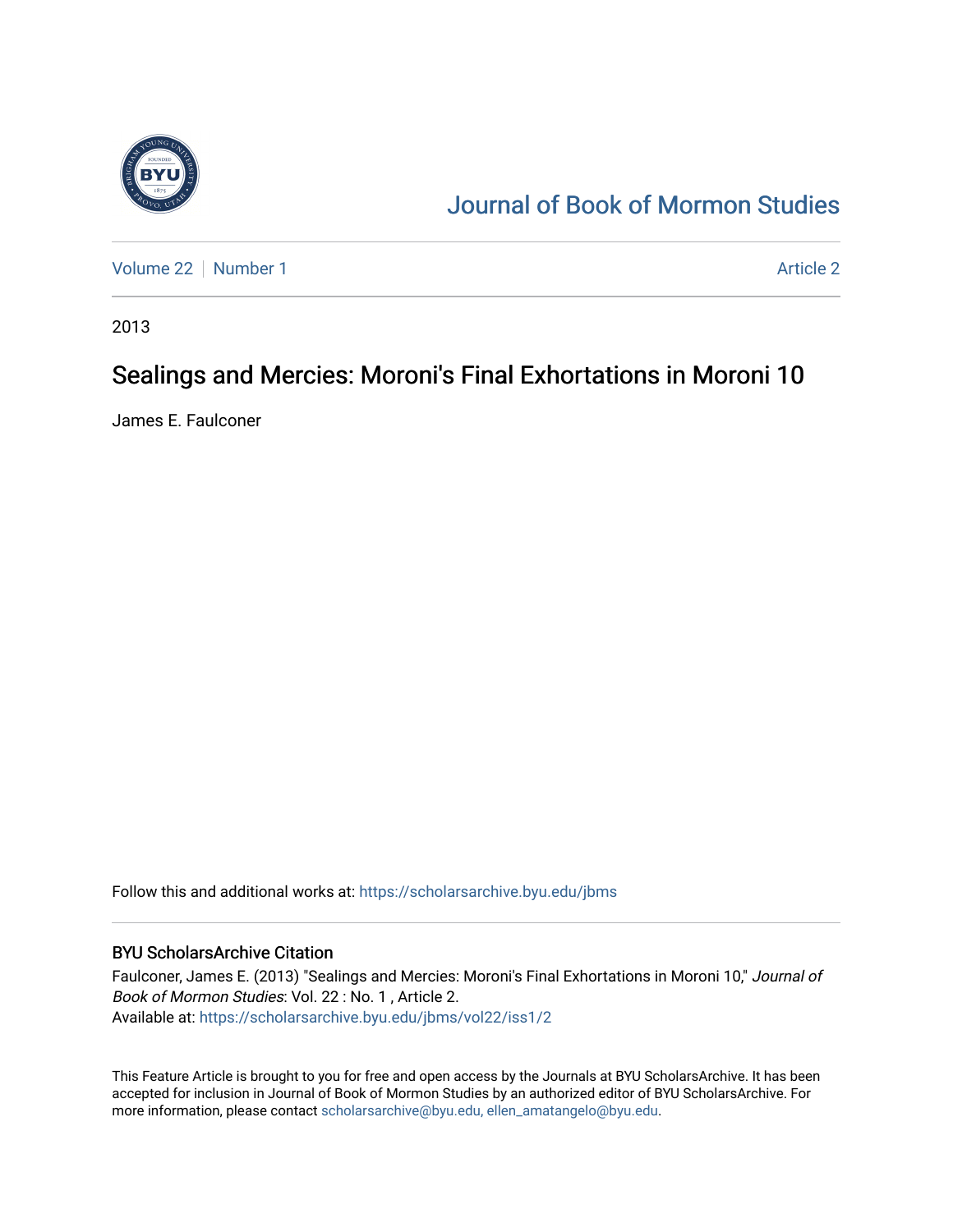

NEAL A. MAXWELL INSTITUTE FOR RELIGIOUS SCHOLARSHIP

BRIGHAM YOUNG UNIVERSITY . PROVO, UTAH

- Sealings and Mercies: Moroni's Final Exhortations in Moroni 10 **Title**
- **Author(s)** James E. Faulconer
- *Journal of the Book of Mormon and Other Restoration*  **Reference** *Scripture* 22/1 (2013): 4–19.
	- 1948-7487 (print), 2167-7565 (online) **ISSN**
	- **Abstract** This is not an essay in the usual sense. Instead, it is a close reading of Moroni 10, looking verse by verse at what Moroni might be teaching us. The overarching question is, to what does Moroni exhort us as he seals his book and writes his final words? Examining each of Moroni's eight exhortations, Faulconer shows one way to study scriptures and perhaps to think about them afresh. In addition to the important admonition to pray about the truth of the Book of Mormon, he sees in this chapter a message of God's mercy and of our need for charity.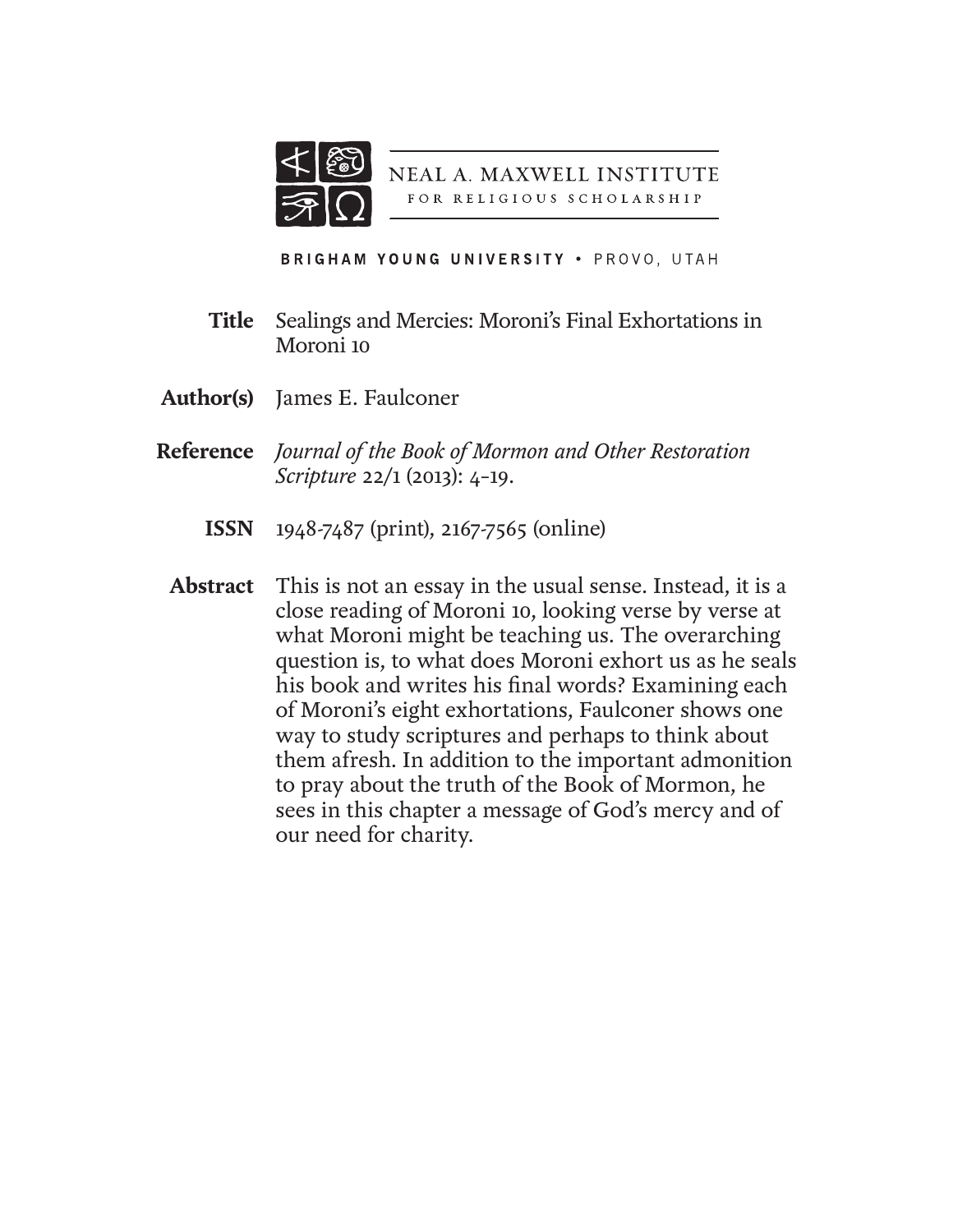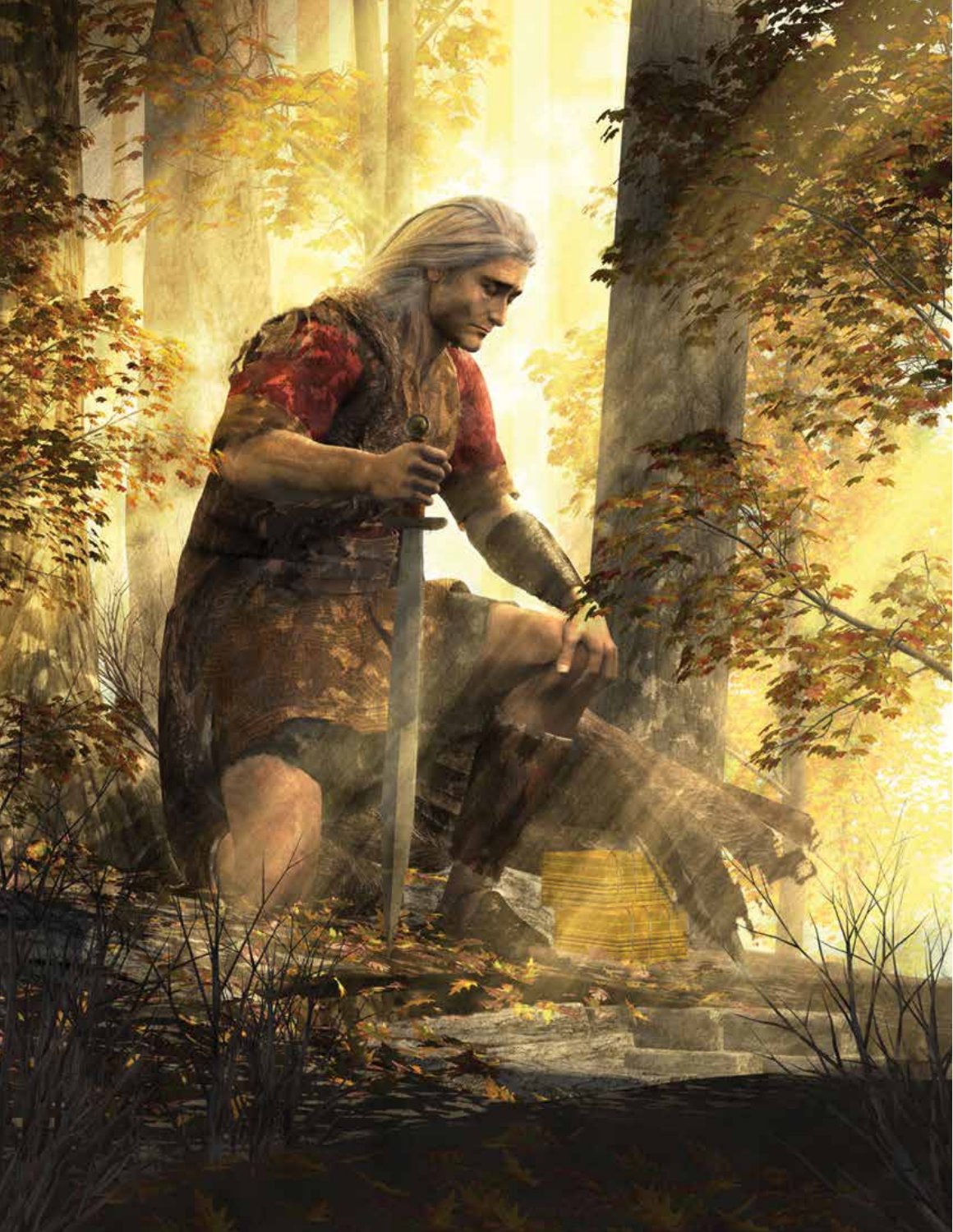# sealings and mercies: Moroni's Final Exhortations in Moroni 10

## **James E. Faulconer**

*James E. Faulconer gave the Book of Mormon Lecture sponsored by the Laura F. Willes Center for Book of Mormon Studies on 15 January 2013 in the Assembly Hall of the Gordon B. Hinckley Center on the BYU campus.*

This is not a conventional essay. It is, instead,<br>a reading of Moroni's final message, mean-<br>ing that I paid close attention to as many<br>datails as I aculd without having in mind what I a reading of Moroni's final message, meaning that I paid close attention to as many details as I could without having in mind what I would or would not find. I tried to allow whatever thesis or theses Moroni might have envisioned to come out as I read and thought about what I read.

Of course, reading this chapter again on another occasion, I might see things that I did not see this time. And, of course, I saw things that for one reason or another I decided against including in this essay, but I might later decide that I ought to include them in trying to understand what Moroni wrote. Or Moroni's emphases might seem different on another reading than they did when I worked through his final message. Surely readers of this essay will see things that I have overlooked, and I hope I will point out a few things that some readers have not yet noticed. Sometimes I am likely to ask a question for which I have no answer, not even a speculative one. Often I will offer an idea on how to understand what Moroni says, but when I do I try to leave open whether my idea is the best understanding. And presumably his message has a unity, but rather than prejudge what that unity is, I have tried to read

carefully and see what unity shows itself when we pay attention to the details of the chapter (though, of course, the title of my essay already says something about at least one kind of unity that I found).

The important thing about reading this way is not that I create a completely accurate "translation" of Moroni's chapter into our concepts, nor is it that I decide what one or two or three things Moroni meant. The important thing is trying to hear Moroni speaking from the dust as he seals the record of the Book of Mormon. I am not trying to re-create what was going on in his mind. Instead, I am trying to allow the truth of his words to come out. Sometimes that truth has been obscured for us by old-fashioned language or grammar. That is especially true in the Bible, though it can also happen in modern scripture. Sometimes the truth is obscured by what we think we already know about the text, standard interpretations that may or may not be the best. That often happens when we are familiar with a text and have heard it interpreted often, as for most of us is the case with the Book of Mormon. It is easy to fall into the habit of thinking that we are reading when we are really just repeating to ourselves what we supposedly already know.

*Moroni Son of Mormon*, © Steve Nethercott. Used by permission from the artist.

#### **FROM THE EDITOR:**

As the 2012–13 Laura F. Willes Center for Book of Mormon Studies lecturer, Professor James Faulconer once again impressed an audience with his perceptiveness and sophistication. Through his close reading of the text of Moroni 10 he was able to tease out connections and insights that many of us may have missed. What a delight it is to be instructed by a seasoned, faithful scholar!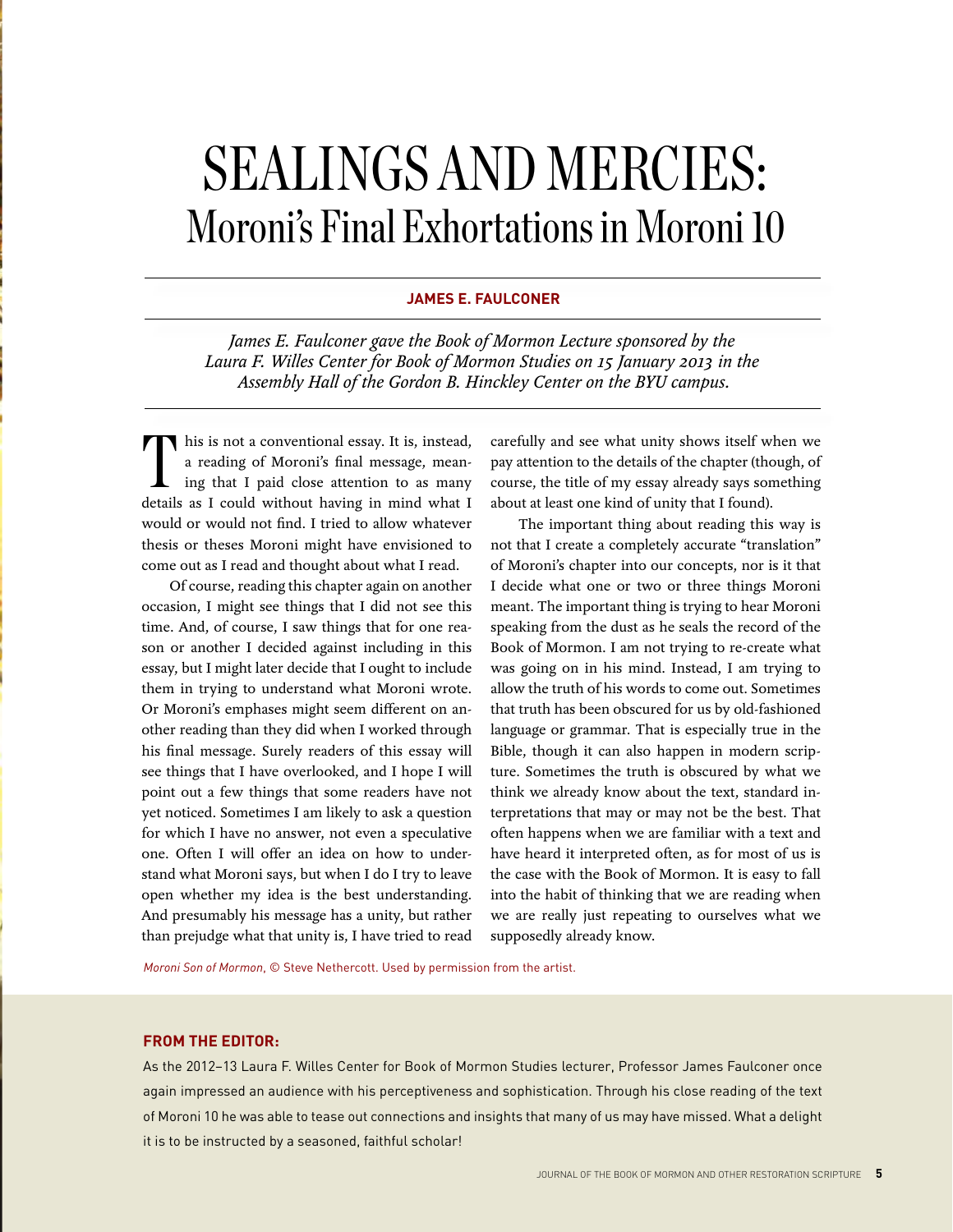Allowing the truth of Moroni's words to show itself means, first of all, putting into question whatever we currently believe Moroni's chapter says. That doesn't require believing that we are wrong. It just means believing that we might be, that there might be things we haven't seen or things we've misunderstood. It means allowing what we read to surprise us, to say things that we hadn't expected.

In turn, that means listening actively to what we find in Moroni's writing, and listening actively means allowing questions to arise from our reading, questions for us to think about. These are questions that we don't bring to the text, but that come to us as we read. We could say that these are questions that the text asks us to think about.

There are a lot of such questions, and most of them come from paying attention to the details of the text since doing that will help us avoid falling back immediately on the interpretations of Moroni's writing that we've learned to attribute to the chapter and now do so out of habit. Some such questions are: Has Moroni arranged his words in an unusual way? If so, why? Does he use words with meanings that we might not expect? What might we learn from such meanings? How do the parts of what he says relate to each other? For example, does he use parallelism (or other rhetorical structures), and if he does, what do those structures suggest to us? How does Moroni relate himself to his audiences? Who are those audiences? How does what he says connect to what other prophets have said, before or after him? Does he use language that makes implicit connections to other scriptures, particularly earlier passages from the Book of Mormon? Do these connections to the prophets and other scriptures shed light on what we find in Moroni 10?

The first thing I noticed is that the word *exhort* occurs over and over in this chapter in one form or another. Because of that repetition, my reading focuses on the eight exhortations of this chapter six to the Lamanites (vv.  $3, 4, 7, 8, 18, 19$ ) and two to the ends of the earth (vv. 27, 30). As I did that reading, I tried to keep in mind what these exhortations have to do with the fact that Moroni is sealing up his book *and* sealing his testimony by the things that he teaches here. What Moroni says in this chapter puts the seal on the entire content of the Book of Mormon, and it gives us implicit directions for how we should approach the rest of the book.

In order to keep this essay at a reasonable length, I will deal in depth with the longer message to the Lamanites but gloss over the message to the ends of the earth.

#### **Verses 1–2**

Now I, Moroni, write somewhat as seemeth me good; and I write unto my brethren, the Lamanites; and I would that they should know that more than four hundred and twenty years have passed away since the sign was given of the coming of Christ. And I seal up these records, after I have spoken a few words by way of exhortation unto you.<sup>1</sup>

Our first pericope (a term that means "a passage that forms a meaningful whole") is verses 1 and 2. Here Moroni begins the Book of Mormon's final chapter by writing "somewhat as seemeth me good." It's almost as if he says, "Let me jot down a few things." Though most of the chapter is obviously the result of deep consideration, the first things that Moroni says have a more informal quality: "I am writing to my brethren, the Lamanites" and "I want them to know that more than 420 years have passed away since the sign of the coming of Christ." (Is he perhaps counting in a base-20 system, as we find in Maya calendars?)

It is surprising that someone would write a letter to those who have destroyed his people—to his



This modern schematic drawing of the Maya calendar represents the intersecting cycles of the 260-day count on the right and the 365-day cycle on the left. From Jeremy A. Sabloff, *New Archaeology and the Ancient Maya.* Used by permission.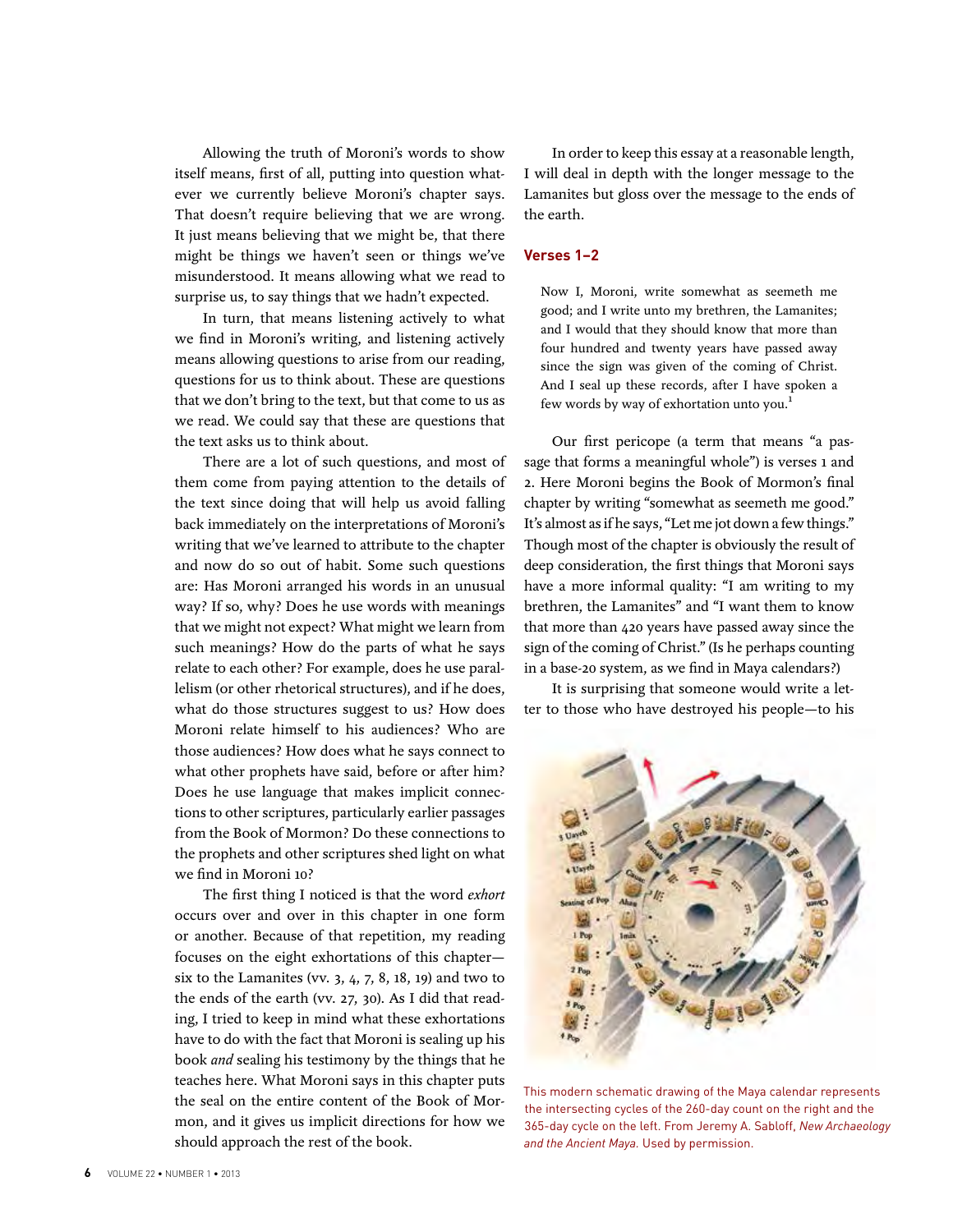enemies who want to kill him too—and amazing that the letter is one of counsel rather than complaint or demand for vengeance. Moroni's relation to his enemies is unusual, even for a prophet. We ought to wonder at his charity, but that charity is a model for what we should imitate in our own lives. It isn't easy to do that. Anyone who has been humiliated or seriously hurt by another knows how difficult is forgiveness, the love that imitates Christ's redeeming love. It may be that, except for Jesus Christ, we have no better model than Moroni. As we will see, Moroni takes that love to be the heart of the gospel.

I found it puzzling that the first thing Moroni says by way of counsel is a reminder of how long it has been since the *sign* of Christ's coming appeared to the people. Surely it is important for them to know that and also when Christ appeared among their ancestors. Believing that Jesus is the Messiah requires believing that he existed and that he has appeared to human beings. But Moroni doesn't use Christ's appearance as his baseline. He uses, instead, the date when the sign appeared. Why?

Samuel the Lamanite prophesied of the sign (Helaman 14:2–4). Five years later that sign appeared  $(3$  Nephi 1:15-18). Nephi<sub>3</sub> tells us that the Nephiteswho, we must remind ourselves, were among the ancestors of those people to whom Moroni now refers as Lamanites—began to reckon their time from that date (3 Nephi 2:8). (Or perhaps that note is an editorial comment by Mormon.) Presumably, when Moroni writes this set of exhortations, the Lamanites still reckon time from the sign. So he is dating his letter, but he is also reminding its addressees of the event that gave them their dating system. Even if they deny Christ, they implicitly remember him and the prophets who prophesy of him through their dating system. As we will see, Moroni wants their memory of Christ and his blessings to be more than implicit. But he begins with what is implicit.

Moroni tells us what he is going to do in what remains of his record: he is going to give us a few words "by way of exhortation," and then he is going to seal up the records. To exhort is to urge strongly, to make an urgent appeal, often including warning and advice. Moroni concludes his work with an urgent appeal, with advice and warnings, to his brothers who are also his enemies—and to the rest of the world.



Funerary priests sealed the golden doors of the second shrine within King Tutankhamun's tomb with knots of rope running through copper rings. © François Guenet / Art Resource, NY.





Above: An engraved signet was used to stamp an imprint in the clay. The Metropolitan Museum of Art, Rogers Fund, 1925 (25.3.269). Image © The Metropolitan Museum of Art.

Left: Papyri were often folded tightly, tied with string, and sealed with a lump of clay that has been stamped. The Metropolitan Museum of Art, Rogers Fund and Edward S. Harkness Gift, 1922 (22.3.18). Image © The Metropolitan Museum of Art.

To seal something is, of course, to secure it closed in some way. But the verb *seal* can also mean "confirm." We know that part of the Book of Mormon remains sealed, but all of it is confirmed by what Moroni says in the following verses—and it can be confirmed to any of its readers. As we read more than once in this chapter, one of our duties is to ask ourselves in what ways Moroni confirms or seals the message of the Book of Mormon.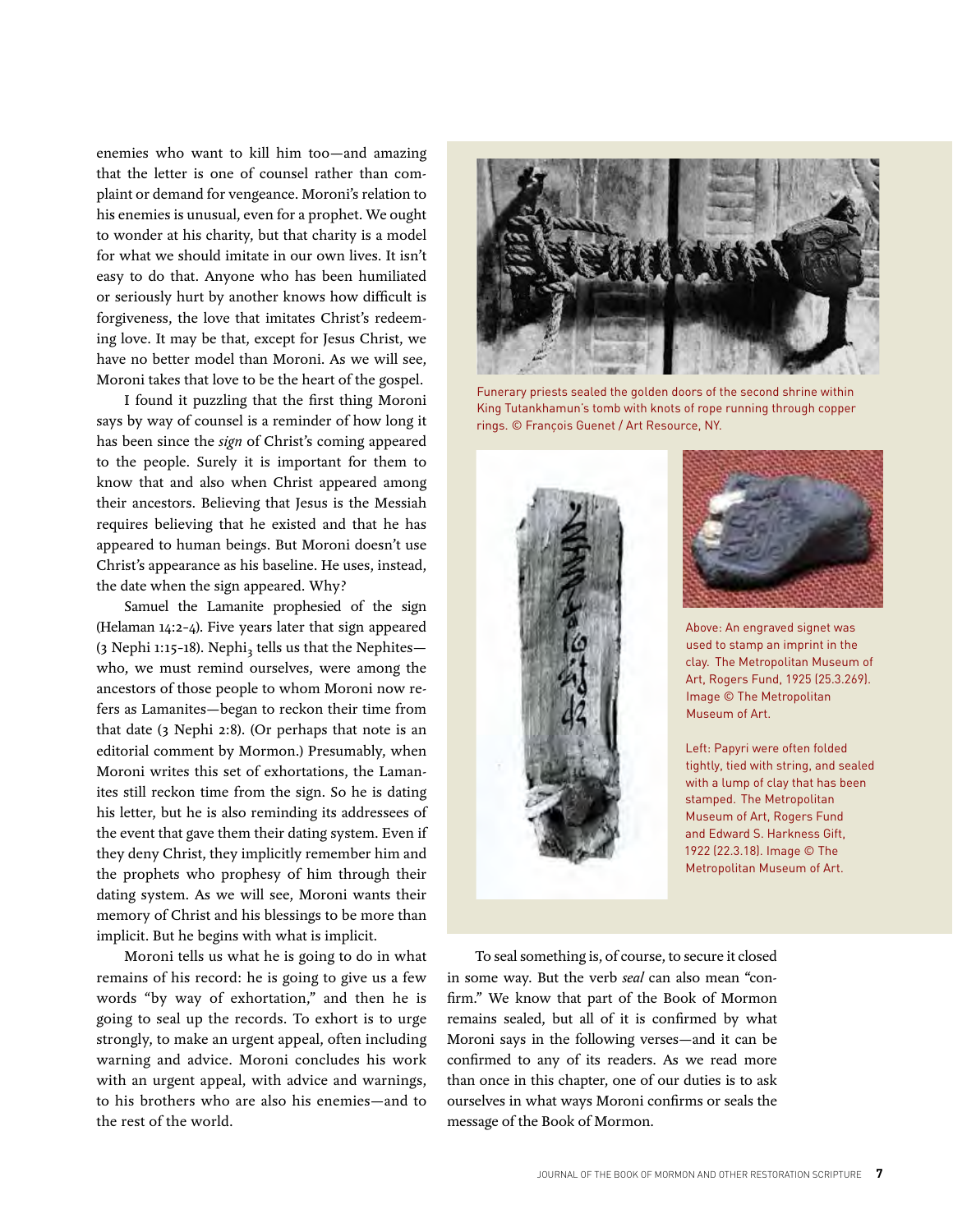

*The Fountain of Grace*, by the school of Jan van Eyck. Note the golden coins in the waters of grace that flow from under the throne of Jesus. As with many paintings from the time period, not only is grace being shown, but those who reject grace are depicted negatively. Album / Art Resource, NY.

#### **Verse 3**

Behold, I would exhort you that when ye shall read these things, if it be wisdom in God that ye should read them, that ye would remember how merciful the Lord hath been unto the children of men, from the creation of Adam even down until the time that ye shall receive these things, and ponder it in your hearts.

We find the first of Moroni's several exhortations in this verse. Here his hope is strong, if tempered somewhat by the reality he has experienced: he says "*when* ye shall read these things," as if it is certain that they will read them. Then he backs up just a bit, adding "*if* it be wisdom in God that ye should read them." He seems confident that they will be able to read them at some point, but he doesn't want to appear to try to force the hand of God.

Moroni's first exhortation reaches back to a theme that begins early in the Book of Mormon, in its first chapter to be exact. There  $Nephi<sub>1</sub>$  begins his record by telling us about the mercies of the Lord to his family, and he recounts Lehi's praise upon seeing a vision and reading a book revealed in that vision: "O Lord God Almighty! Thy throne is high in the heavens, and thy power, and goodness, and mercy are over all the inhabitants of the earth" (1 Nephi 1:14). Then  $Nephi<sub>1</sub>$  concludes what has become the first chapter of the Book of Mormon with this familiar promise: "I, Nephi, will show unto you that the tender mercies of the Lord are over all those whom he hath chosen, because of their faith, to make them mighty even unto the power of deliverance" (1 Nephi 1:20). The Book of Mormon begins with the theme of mercy. It ends with the same theme.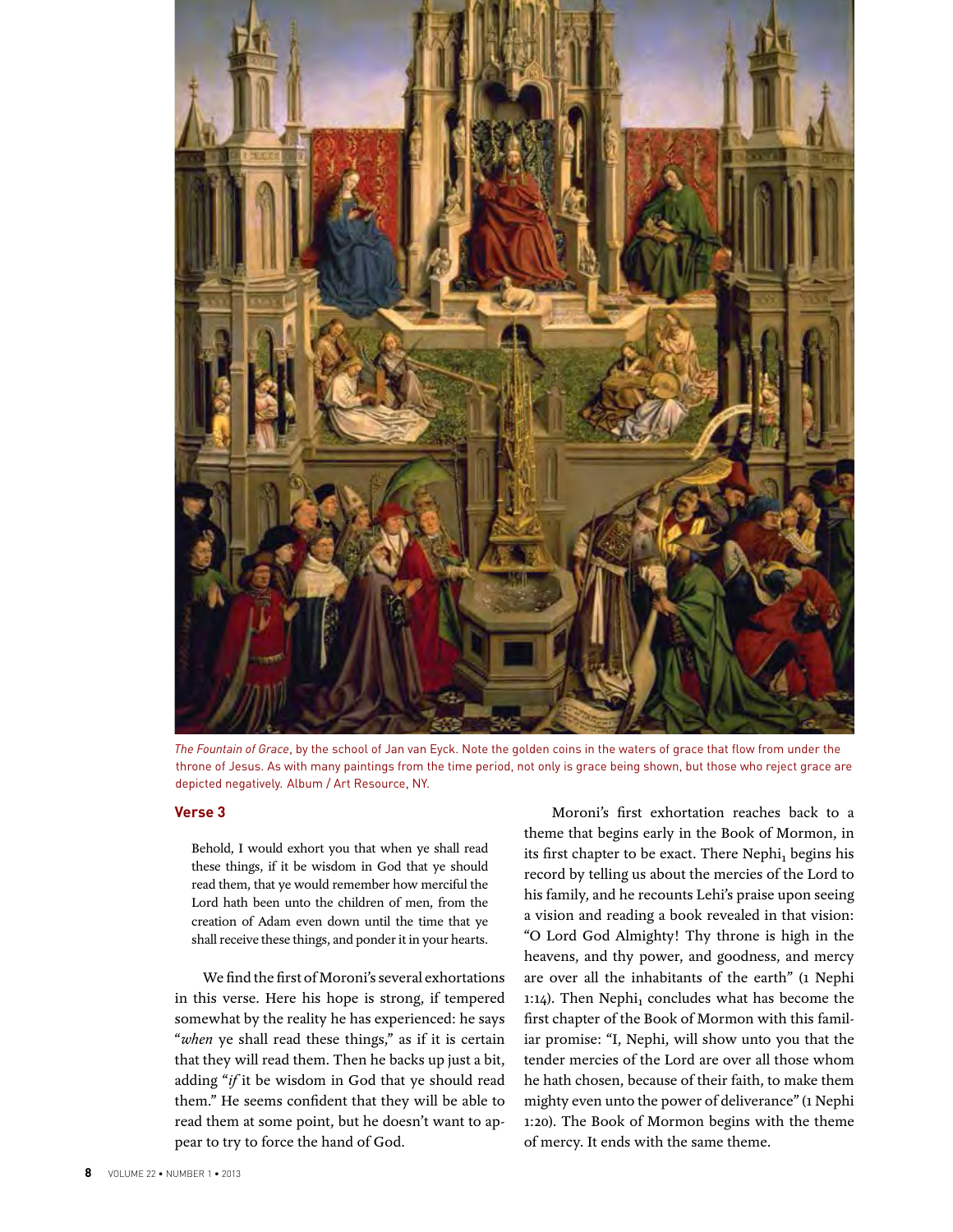If we think about the overall arc of the Book of Mormon as well as the record of the Jaredites, the promise that Nephi<sub>1</sub> makes may seem strange. One way to read the Book of Mormon, indeed a way to read almost all scripture, is as a record of human failure. Neither the Old Testament nor the Book of Mormon shows God's people ultimately succeeding. Nor does the New Testament give us such a record. To name only a few, scripture tells us of the failure of the Jaredites, the failure of Israel in the wilderness, the failure of David's kingdom, the coming failure of early Christianity, the failure of Alma's mission to the Zoramites, the failure of the Book of Mormon peoples, the failure to build a temple in Jackson County, the failure of the city of Nauvoo, the failure of nineteenth-century Saints to live the law of consecration, and on and on. In spite of that,  $Nephi<sub>1</sub>$  tells us that the story of the Book of Mormon is not one of failure, but a story of the tender mercies of the Lord over the faithful. Presumably one could say the same thing about our other scriptures.

Nephi<sub>1</sub> isn't just the little optimist who, finding his room full of horse manure, shouts, "With all this manure, there must be a pony in here somewhere!" He is a realist. Sometimes he is a self-tortured realist, as we see in what we often call the psalm of Nephi  $(2$  Nephi 4:15-35). But Nephi<sub>1</sub> knows from experience that the Lord is merciful to us *in* our failure, merciful to us because, given our impotence, ultimately we cannot but fail if left to ourselves. Realists understand that without God's mercy, failure is the only option. So they depend on God's mercy.

The Book of Mormon is clearly a record of the failure of those who are lights for themselves. But scripture records not only those people's failure. As Nephi<sub>1</sub> reminds us, it also records that from Adam to the present the Lord has been merciful to his children, and we see in his record and the records of those who follow not only failure but also the Lord's mercies. Often those mercies bless individuals or individual families; sometimes they bless a whole people. But when we see what we call the "pride cycle" in the Book of Mormon, or what we might more broadly call the cycle of repentance and dissolution, we ought to remember that the point of recounting those stories is not that we will see how often human beings have failed to live up to the covenant they make with God. Instead, the point is that he does not fail to keep his covenant. The point is for us to see God's long-suffering mercies for his people.

As we read scripture, do we see those mercies? As we read of those mercies, do we recognize them as a prototype for what happens in our own lives, or do we see instead only our failures? If the latter, then we implicitly use our own will and power as the measure for our lives and deny the mercy of God. Moroni exhorts—urgently appeals to—the Lamanites to stop looking at the world in terms of their own power and their own will, for if they do they will ultimately see only a record of failure and destruction. But if, instead, they see the mercies with which God has blessed their ancestors and them, they will understand their lives in a completely different way. They will see themselves as children of God rather than masters of their own fate. As children of God, they will experience the happiness brought through his mercy.

Presumably the prayers we are to offer will be deepened and strengthened by our thoughtful remembrance. Real prayer requires that we remember the mercies and gifts of God and that we ponder what we have received.

When we read the next couple of verses, we most often focus on the prayer required of us regarding the truth of the Book of Mormon. But notice that Moroni prefaces that exhortation to prayer with an exhortation in this pericope to remember and to ponder. He doesn't just admonish us to pray, he admonishes us to remember, ponder, and then pray.

Presumably the prayers we are to offer will be deepened and strengthened by our thoughtful remembrance. Real prayer requires that we remember the mercies and gifts of God and that we ponder what we have received. Though Moroni doesn't explicitly link the exhortation to remember to his exhortation to pray about the truth of the Book of Mormon, the juxtaposition of the two suggests that our prayers about that truth must be prefaced by our memory of and pondering on God's mercy, to others and to us.

But what does it mean to remember and ponder the mercies of the Lord beginning with Adam and down to our own time? As an analogy, think of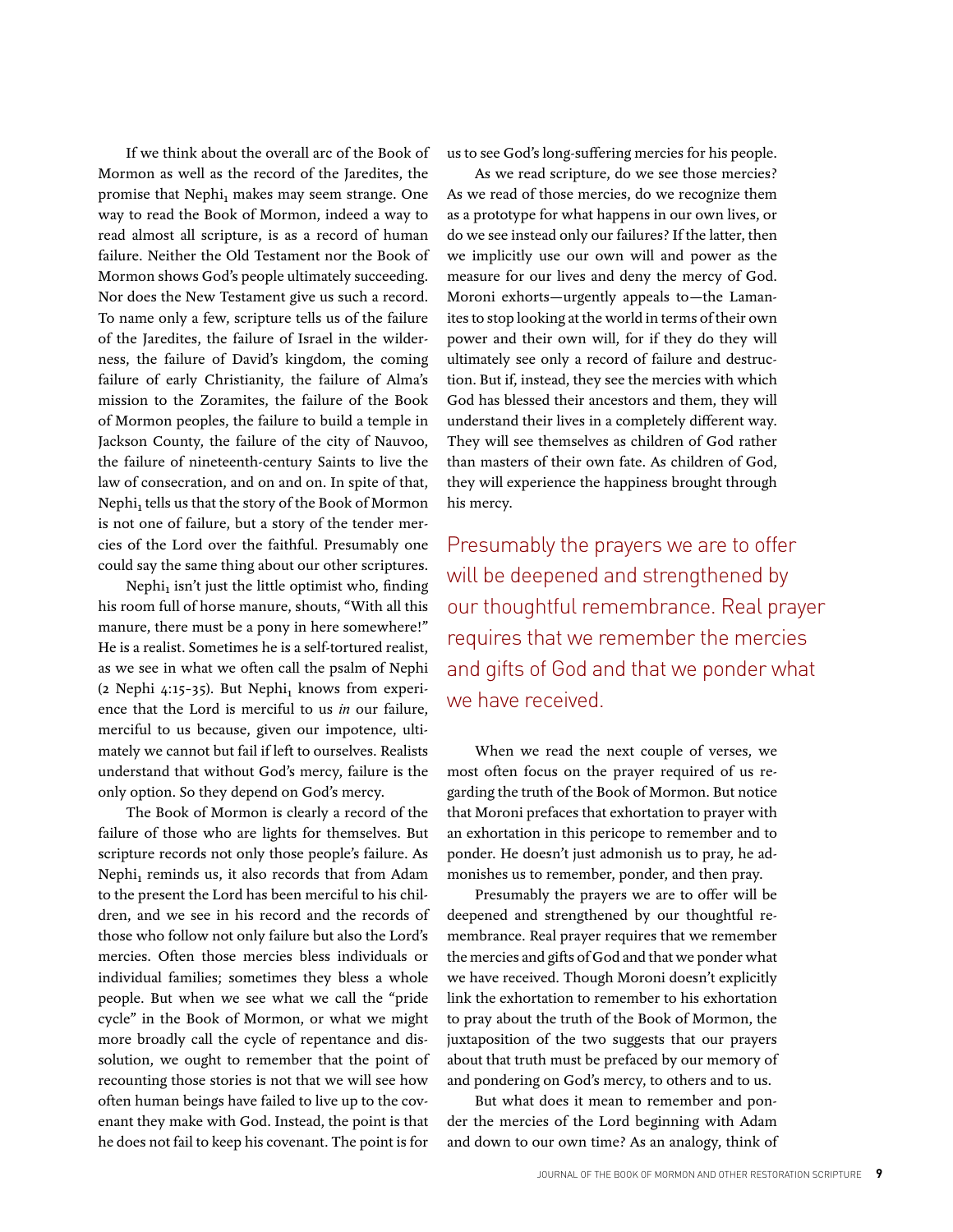two ways in which we might remember our wedding anniversary dates. One would be to keep it in our calendar and to be able to recite the date when asked, but otherwise to let the day slide by as simply one more mark on the calendar. Another would be not only to remember when our anniversary occurs but to memorialize what happened on that day by what we do when we remember it. We may have different ways of memorializing, but we genuinely remember our anniversaries when we do something that marks the event as a sacred moment in our lives, something that takes us back to that sacred moment to relive it, though now with more knowledge and understanding than we had then. Our memorials now are surely more profound than those when we were first married, and part of that profundity is the consequence of remembering the years that have passed since our wedding day and memorializing those years.

To ponder is to weigh, and to weigh something in ancient times was, first of all, a means of deciding its value. The words *ponder* and *pound* are etymologically related. Pondering an event and its meaning, weighing it in our minds and comparing it to other things as we do so, is inextricably part of memorializing it. Even so, Moroni asks us to memorialize, not just memorize, the things we read about in the Book of Mormon record. He asks us to memorialize them as we might other important events in our lives and to weigh those things to count their value. One question we might ask ourselves is whether we memorialize the Book of Mormon and how we might do so.

#### **Verses 4–5**

And when ye shall receive these things, I would exhort you that ye would ask God, the Eternal Father, in the name of Christ, if these things are not true; and if ye shall ask with a sincere heart, with real intent, having faith in Christ, he will manifest the truth of it unto you, by the power of the Holy Ghost. And by the power of the Holy Ghost ye may know the truth of all things.

This exhortation is the one with which most Latter-day Saints are probably most familiar. Again Moroni begins with "*when* ye shall receive these things" rather than "*if* ye shall." He is confidently counting on the fact that his record will be revealed.

In this familiar pericope he gives his second exhortation to the Lamanites (or is it a repetition of his first?), urging them to ask God whether "these things" are true. To what does "these things" refer? The comparable phrase in Hebrew often means "these words," but even if we can assume that more than one thousand years after the Nephites' arrival

This page is an excellent example of one of the many fine vignettes from the Book of the Dead of Hunefer (Thebes, Egypt, 19th Dynasty, ca. 1275 bc). The scene reads from left to right. To the left Anubis brings Hunefer into the judgment area. Hunefer's heart is weighed against a feather, the symbol of truth; being judged righteous, he is led to the presence of Osiris. © The Trustees of the British Museum / Art Resource, NY.

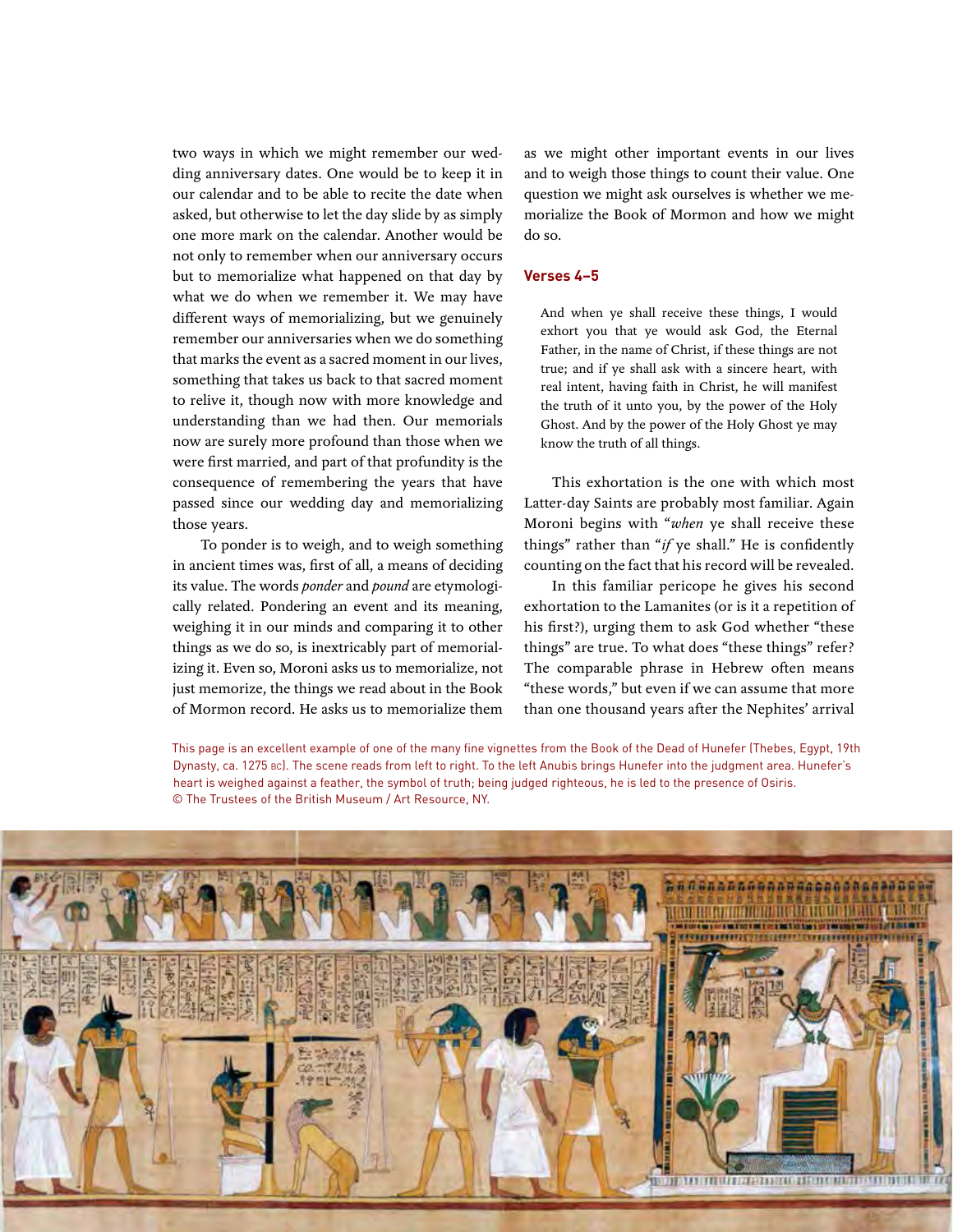in the New World they are still using Hebrew to record their sacred history, knowing that doesn't clear up much. What words is Moroni referring to? We assume that he refers to the Book of Mormon as a whole, and he can profitably be understood to do so. But are there other reasonable interpretations of the phrase as it appears here? Perhaps there are, but the fact that "these things" in verse 3 seems to be parallel to "these records" in verse 2 suggests that Moroni means the Book of Mormon as a whole.

Nevertheless, the parallels between verses 3 and 4 suggest that we should also think about the connection between "these things" and the mercies of God:

Verse 3: When you receive these things, remember God's mercy to human beings from the beginning. Verse 4: When you receive these things, ask God whether they are true.

This parallel suggests that if we remember that God has been merciful in the past, we can count on him to be merciful now and to tell us whether the record is true. To ask about the truthfulness of the Book of Mormon is to appeal to the mercy of God.

Why is God referred to here as "the Eternal Father" rather than by one of his other titles? My guess is that because Moroni wants the Lamanites to remember the divine mercy that has been given to those who came before and to them, he speaks of God as their Father rather than, for example, their judge.

And they must ask in the name of the Messiah, Christ, the anointed Savior of Israel and of all humankind. Clearly Moroni is not only teaching them how they should pray, he is also underscoring the theme of mercy: the Father is merciful, but they must ask him in the name of the One through whom that mercy comes, namely Jesus the Messiah, who died to bring mercy to us.

Why are the Lamanites told to ask "if these things are *not* true" rather than "if these things are true"? Why not omit the word *not* since the two clauses mean the same thing in English, the language that, for us, is the base language of the book? The difference is rhetorical, but it is an important rhetorical difference. If I say, "Is this true?" I am just asking a question. The person I address can answer either yes or no. But if I say, "Isn't this true?" I am implicitly assuming the truth of what I ask about when I ask. My addressee can say no, but I am urging him or her to say yes. Moroni is assuming the truth of what he asks them to pray about and urging them toward a particular answer, but he isn't just playing mind games with his readers.

This question of the Book of Mormon's truth is not a scientific question to be approached by first removing myself from as much connection with the outcome as I can, insulating my history and existence from my inquiry. There are important questions to be pursued in that way. The sciences are perhaps the best example of doing that. But not all questions are of that kind. Indeed, because some questions are about my history and existence, about my relation to the question I am asking, about my relationship with the rest of the world, it is impossible to ask them in a scientifically rigorous way. I cannot avoid beginning with some predisposition

The intent of the one praying should not simply be to know the truth of the Book of Mormon. Clearly Moroni urges his readers to want to know that truth. But their ultimate intent, that on which their gaze should be fixed, is salvation, which is why they must have faith in Christ.

toward the outcome if I want to find a truthful answer to the question. Moroni exhorts the Lamanites to begin with the predisposition to accept the truth of what they ask about.

That doesn't mean that those who pray about the Book of Mormon cannot genuinely ask, that their questions are inherently misbegotten and insincere. It only means that they have a stake in the answer and that they cannot avoid that stake. In fact, recognizing that they have a stake in the outcome of their question, those who heed Moroni's exhortation to pray must do so "with a sincere heart, with real intent, having faith in Christ."

Their heart, which probably means for Moroni, as it did for other people in the ancient world, their whole human being and not, as it does for us, just their emotional being, must be sincere: whole, pure, genuine. And their intent, that on which their gaze is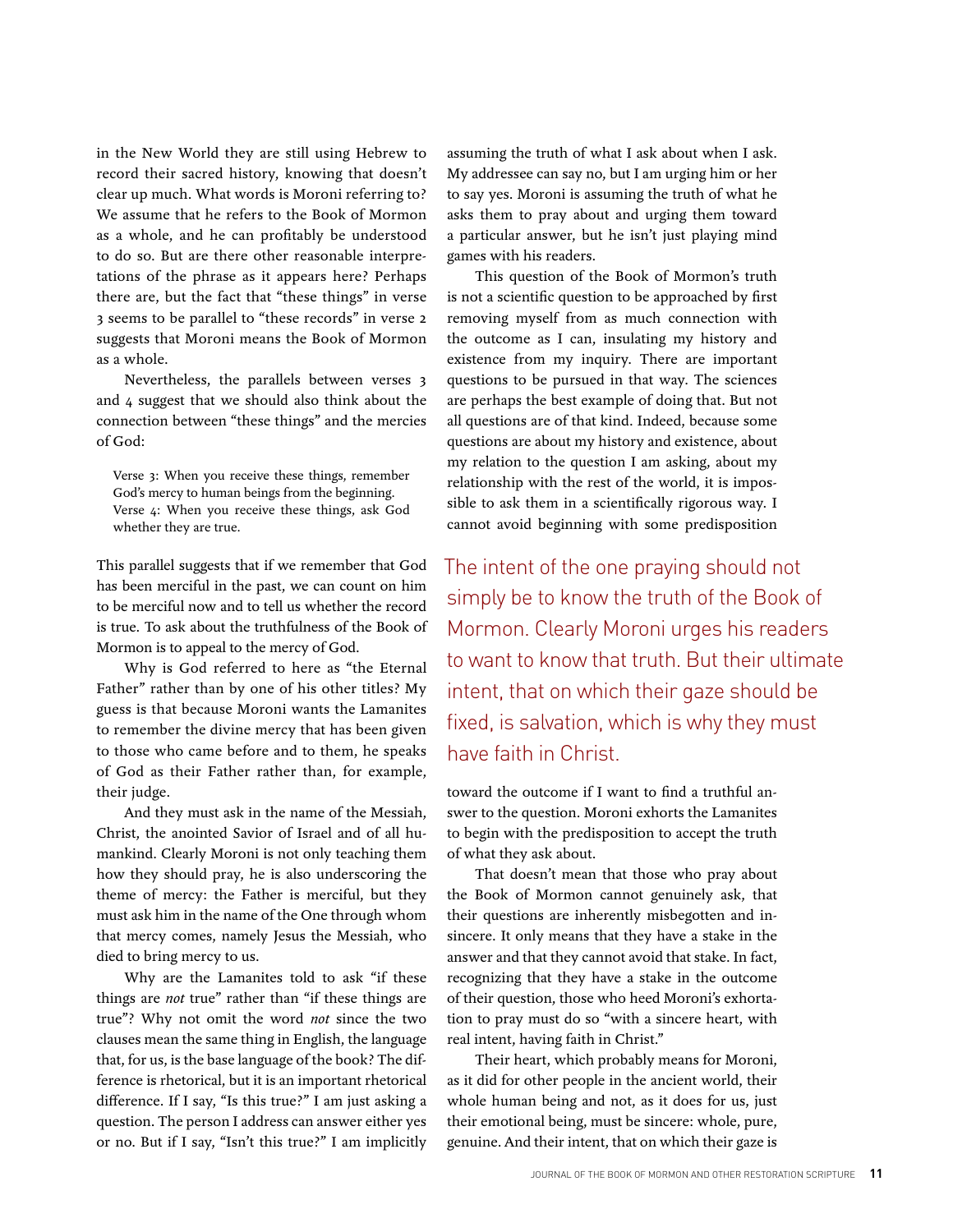fixed, must be permanent and immovable. Since the next thing mentioned is faith in Christ, presumably the intent of the one praying should not simply be to know the truth of the Book of Mormon. Clearly Moroni urges his readers to want to know that truth. But their ultimate intent, that on which their gaze should be fixed, is salvation, which is why they must have faith in Christ. The truth of the Book of Mormon may seem irrelevant if we are not concerned about our salvation, and our salvation is impossible if we do not have faith in Christ. So the Lamanites are told to ask God to tell them, in his mercy, whether the record is true, and they must do so with their whole being, with a gaze fixed on salvation and with faith in the mercy of their Savior, Jesus Christ.

Moroni understands the power of the Holy Ghost as the power of divine revelation. Those who pray as they've been exhorted to pray will receive revelation through the Holy Ghost. Obviously, the power to be transformed is directly related to the power of revelation, but the two aren't quite the same thing, and Moroni has the second in mind more than the first.

> Moroni's promise is that if they offer that kind of prayer, then God will manifest, in other words reveal, the truth of the record (now "it" rather than "these things"). How will he do so? By the power of the Holy Ghost.

> Mormon's thinking is often similar to that of Paul, as we see in Moroni 7:40–48, where Mormon explains charity. We may see parallels here too between Moroni's thinking about the Holy Ghost and Paul's. But there are also differences. For Paul, the power of the Holy Ghost is the divine power to transform people, as he was transformed and as happens in resurrection. But that doesn't seem to be Moroni's meaning. Instead, he appears to be thinking in terms like those of Nephi<sub>1</sub>, who said that Lehi saw things in a vision and spoke by the power of the Holy Ghost, "which power he received by faith on the Son of God . . . [and] which is the gift of God unto all those

who diligently seek him" (1 Nephi 10:17). Moroni understands the power of the Holy Ghost as the power of divine revelation. Those who pray as they've been exhorted to pray will receive revelation through the Holy Ghost. Obviously, the power to be transformed is directly related to the power of revelation, but the two aren't quite the same thing, and Moroni has the second in mind more than the first.

What does it mean to "know the truth of all things"? In context I take it to mean seeing whatever has been revealed.

### **Verses 6–7**

And whatsoever thing is good is just and true; wherefore, nothing that is good denieth the Christ, but acknowledgeth that he is. And ye may know that he is, by the power of the Holy Ghost; wherefore I would exhort you that ye deny not the power of God; for he worketh by power, according to the faith of the children of men, the same today and tomorrow, and forever.

The third exhortation to the Lamanites occurs in verse 7, but consider first what leads up to that exhortation. It looks like Moroni begins this pericope with a definition of the good: the good is what is just and true. Philosophers like that kind of thing, and this definition fits well with ancient philosophical understandings of the good. But Moroni is no philosopher. He is unlikely to have had any influence whatsoever from Greek thought. Perhaps instead he has in mind Deuteronomy 32:4, which, speaking of God, says, "Just and right [or true] is he." In English, originally both *just* and *true* meant "conforming to an original or a standard." (By coincidence, the Hebrew of Deuteronomy 32:4, *ṣaddîq w yašar*, is similar in root meanings to the root meanings of the English "just and right.") Since God is the ultimate instance of what is good, that which is just and true conforms to him. And, of course, nothing conforming to the Father could deny the Son. In fact, whatever is conformed to the Father must acknowledge and affirm the Son. And how do we come into conformity with the Father? By the power of the Holy Ghost, by the revelation from him who, as a member of the Godhead, is in accord with the Father.

That brings us to the third exhortation: do not deny the power of God. As we will see, this is something that Moroni repeats several times in this chapter, so it is clearly an important part of his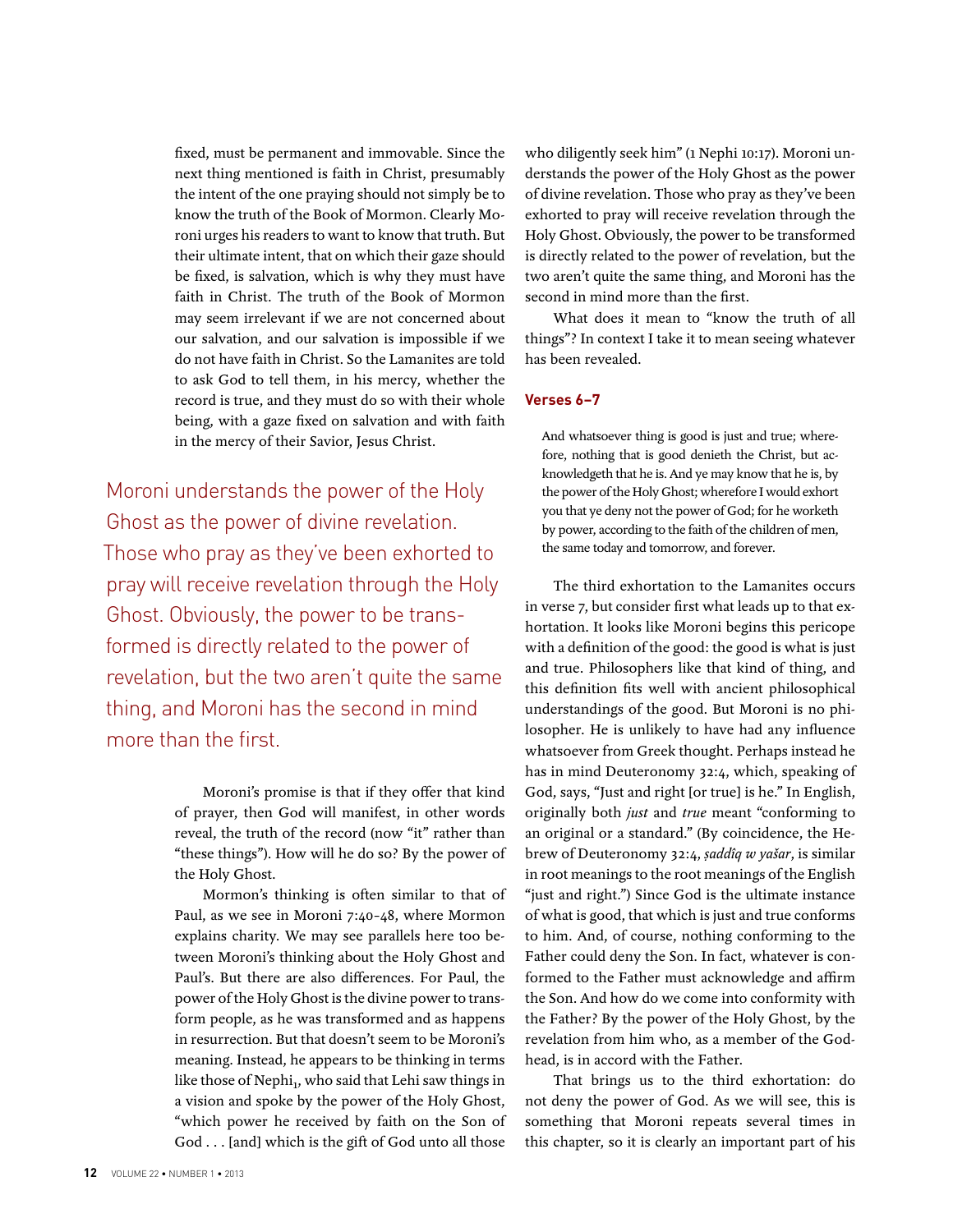

Do we genuinely understand the technologies God has given us as gifts from him, or do we use them as if they were powers in themselves, little gods in our lives that bless us—and command us? Photo by Mark Philbrick.

message. If we deny that power, then we cannot know of Christ; but if we do not deny it, then God's mercy can work in us through our trust (in other words, our faith) in him. Our faith reveals his power.

### **Verse 8**

And again, I exhort you, my brethren, that ye deny not the gifts of God, for they are many; and they come from the same God. And there are different ways that these gifts are administered; but it is the same God who worketh all in all; and they are given by the manifestations of the Spirit of God unto men, to profit them.

Moroni's fourth exhortation to the Lamanites is closely related to the third. In fact, perhaps they are the same; perhaps "do not deny the power of God" and "do not deny the gifts of God" mean the same. In verse 7 Moroni exhorts the Lamanites not to deny God's power, specifically his power to reveal the Son. In verse 8 he exhorts them not to deny God's gifts, the things he gives us in his mercy. However, since his greatest gift, his Son, is the ultimate manifestation of his mercy, these two exhortations are of a piece. Perhaps that is why Moroni begins this exhortation by saying, "And *again*, I exhort you." He hasn't previously explicitly exhorted them not to

deny the gifts of God, but if we see the connection between denying the power of God and denying his gifts, we can perhaps see how Moroni understands this exhortation to be a repetition of the immediately previous one.

Why does Moroni tell his audience that the gifts "come from the same God"? Are the Lamanites polytheists, attributing some blessings to one god and other blessings to another? Perhaps, but whether or not they are, Moroni seems to be concerned that because there are different ways in which the gifts of God are administered and made manifest, people might be led to believe that they come from different gods.

Do we suffer under that same delusion, not recognizing the ways in which all good things come from God? When we see a tomato in our garden, do we experience it as a gift from God or as something that our industry and the facts of nature have produced so that "gift from God" is merely a metaphor? Do we genuinely understand the technologies we use to be gifts from God, or do we use them as if they were powers in themselves, little gods in our lives that bless us—and command us? My experience is that it is more difficult than it might seem to recognize the gifts of God because I tend almost always to see the things I deal with as the consequences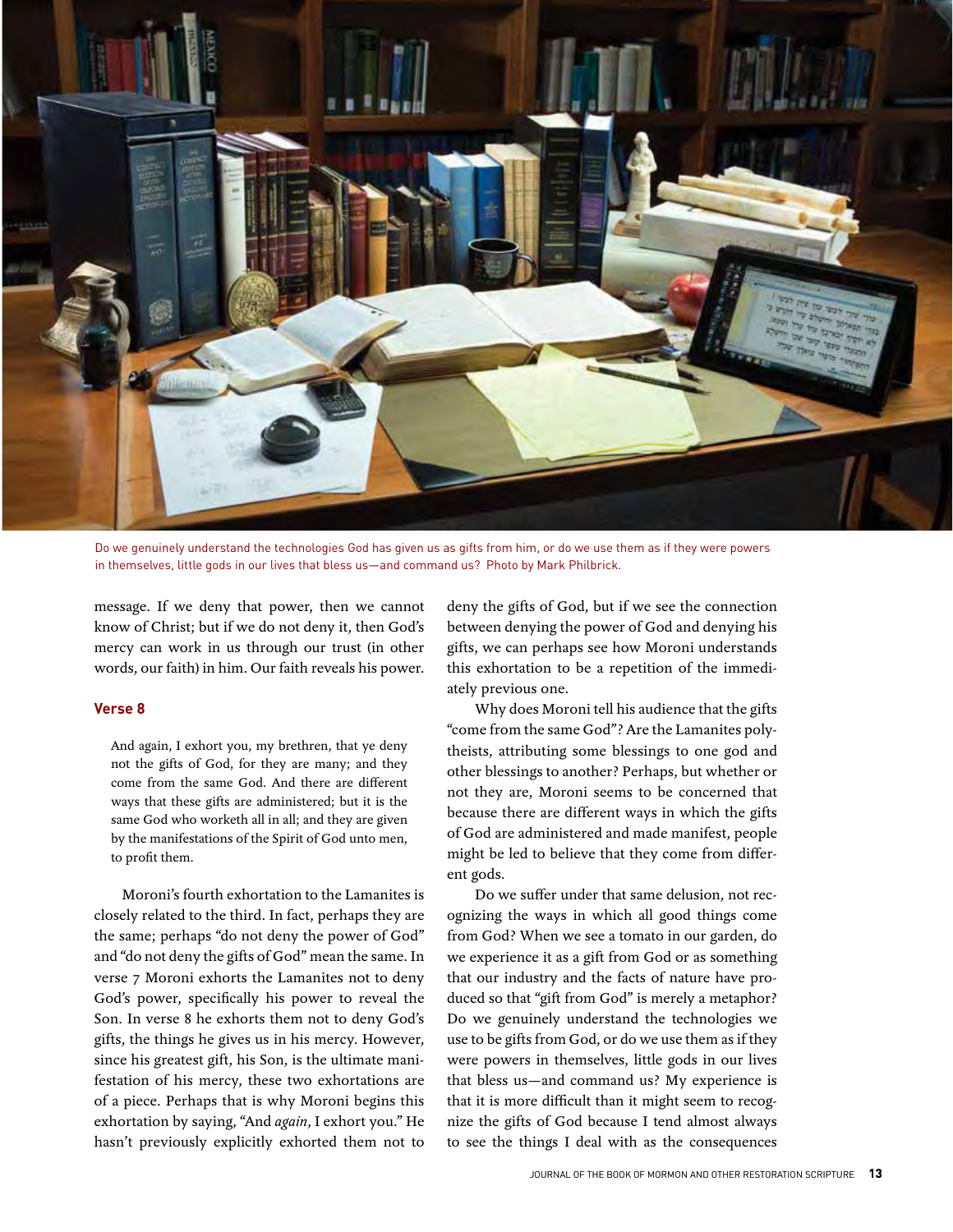of natural, social, or scientific processes. Of course they are that. It would be a mistake to think they are not. But if I see them as *only* that, then I am likely to fail to see them as something given to me by my Father in Heaven. In that case, I fail to recognize his mercy and love.

Moroni's reminder that all gifts come from the same God may be as timely for us as it would have been for the people of his time. However, though there is only one God who gives all blessings, there are multiple manifestations of his Spirit. Moroni says that is the case so that we can profit from their variety. I wonder why we need a variety of manifestations of the Spirit in order to profit from those manifestations. Is this like the Lord's statement in Doctrine and Covenants 1 that "these commandments . . . were given unto my servants in their weakness, after the manner of their language, that they might come to understanding" (D&C 1:24)? Perhaps our weaknesses mean that the Spirit must manifest itself in a variety of ways so that we will notice and understand it according to our ability and experience.

Is "the Spirit of God" in Moroni 10:8 the same as the Holy Ghost, or does it refer to the Spirit of the Father? Since I'm not sure what it means for the *spirit* of the Father to manifest something, unless we are talking about his power and influence, I might assume this refers to the Holy Ghost. But perhaps "Spirit of God" here means something like the Light of Christ. Since verse 8 speaks of God's gifts being given to human beings generally, perhaps that is a better understanding of the phrase.

#### **Verses 9–17**

For behold, to one is given by the Spirit of God, that he may teach the word of wisdom; and to another, that he may teach the word of knowledge by the same Spirit; and to another, exceedingly great faith; and to another, the gifts of healing by the same Spirit; and again, to another, that he may work mighty miracles; and again, to another, that he may prophesy concerning all things; and again, to another, the beholding of angels and ministering spirits; and again, to another, all kinds of tongues; and again, to another, the interpretation of languages and of divers kinds of tongues. And all these gifts come by the Spirit of Christ; and they come unto every man severally, according as he will.

We saw that Moroni's fourth exhortation to his brothers and sisters, the Lamanites, was not to deny God's gifts. Now he lists some of the gifts of the Spirit.

Clearly Moroni's list and that of Paul in 1 Corinthians 12:8–11 are similar. In Moroni's version I mark the most important phrases that differ between the two in italics. In addition, Moroni's list omits some significant parts of Paul's text, and those are marked with an ellipsis between square brackets.

For behold, to one is given by the Spirit *of God, that he may teach* the word of wisdom; and to another, *that he may teach* the word of knowledge by the same Spirit; and to another, *exceedingly great* faith; and to another, the gifts of healing by the same Spirit; and again, to another, that he may work *mighty* miracles; and again, to another, that he may prophesy *concerning all things*; and again, to another, the *beholding [discerning] of angels and ministering* spirits; and again, to another, [. . .] *all kinds* of tongues; and again, to another, the interpretation of *languages and of divers kinds* of tongues. And all these gifts [. . .] *come by the Spirit of Christ; and they come unto every* man severally, *according* as he will.

Most of what is unmarked is identical to or very similar to what we find in 1 Corinthians. There are any number of possible explanations for these similarities between what Paul and Moroni have written, from both authors depending on the same, lost ancient text, to Joseph Smith falling back on familiar wording when he came to translate a passage with ideas similar to those with which he was familiar, to God inspiring both men to say the same things. But I am not interested in pursuing that question, because it takes us away from the more important question of what Moroni teaches in chapter 10. One way to think about that is, I believe, to focus on the differences between Paul's text and Moroni's.

Notice what I take to be the most important difference. In Moroni's version the emphasis at the beginning, an emphasis that I believe carries throughout the passage, is on teaching wisdom rather than on having it. His version of this list shifts the passage's meaning from its focus on the gifts we may be given to the ways in which we can use those gifts to serve others: to teach wisdom and knowledge, to heal, to work miracles and prophesy, to behold or discern spirits, and to interpret the variety of languages. God gives a variety of gifts so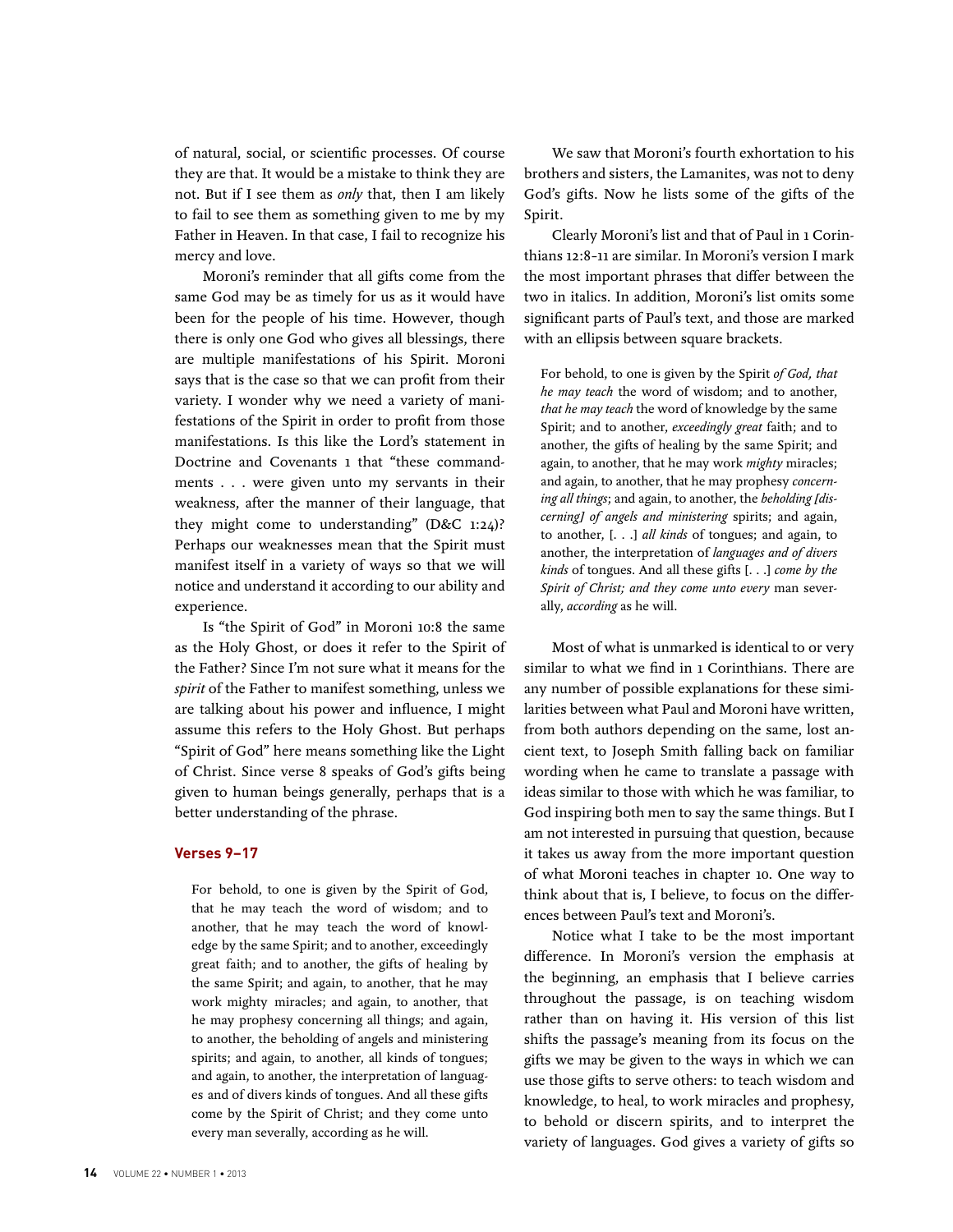that we may serve one another better, and Moroni's readers ought not to deny those gifts. In serving one another, we become more like our Savior and our Father. God's mercy is to give us what we need so that we, too, can be merciful.

Surely the irony of this message isn't lost on Moroni. As I said earlier, he writes to the descendants of those who have killed his people and would like to kill him, but his message is that they ought to remember the mercy of God and serve one another.

I wonder what we should make of the distinction in verses 9 and 10 between teaching wisdom and teaching knowledge. Of course, this may be merely a pleonastic parallel, Moroni saying the same thing in different words. In that case the words *wisdom* and *knowledge* have the same meaning.

But perhaps there is a difference. Perhaps *wisdom* refers to knowledge that comes from God and *knowledge* refers to a human capability (which, of course, must still be in accord with God). Thomas Aquinas, for example, has made such a distinction, distinguishing between the things we can learn because we have been given the capability of discovering them ourselves and the things we can know only because God has revealed them. The problem with this speculative division, as tempting as it may be, is that I don't find any clear scriptural warrant for it. The fact that verse 9 speaks of what is given "to one" and verse 10 speaks of what is given "to another" is perhaps some warrant, but it is weak. I take it, therefore, that Moroni is using parallelism in verses 9 and 10 rather than making a point about two different things: the Spirit gives some the ability to teach knowledge, or wisdom.

A key point in this series of verses concerning the gifts of the Spirit is the clarification that Moroni gives in verse 17. He has spoken of the Spirit and of the Spirit of God. Both of those are ambiguous. They could refer to the Holy Ghost, or they could refer to the Spirit of the Father, which I again assume means his power and influence. But in verse 17, Moroni makes it clear that he has been talking about the Spirit of Christ: "all these gifts come by the Spirit of Christ." Whether that is the same as the Light of Christ, a term that Mormon used and Moroni quoted in Moroni 7:18–19, isn't obvious, but I assume they are the same. One reason to make that assumption is that just as the Light of Christ is available to all people, the gifts given by the Spirit of Christ are

available to all: "they come unto every man severally [individually] according as he [Christ] will."

This, too, marks an important difference between what Paul says and what Moroni says. Whereas, for

Whereas, for Paul, the gifts of the Spirit are given to those who are part of "the body" of the church, Moroni understands them to be available to all human beings. The Lamanites . . . should recognize the gifts of God and ought not to deny them.

Paul, the gifts of the Spirit are given to those who are part of "the body" of the church, Moroni understands them to be available to all human beings. Even if the Lamanites have not yet been converted, they should recognize the gifts of God and ought not to deny them.

#### **Verses 18–19**

And I would exhort you, my beloved brethren, that ye remember that every good gift cometh of Christ. And I would exhort you, my beloved brethren, that ye remember that he is the same yesterday, today, and forever, and that all these gifts of which I have spoken, which are spiritual, never will be done away, even as long as the world shall stand, only according to the unbelief of the children of men.

The fourth exhortation, not to deny God's gifts, is followed by two admonitions. Moroni exhorts his readers to remember that every good gift comes from Christ and to remember that because he is the same, those gifts will always be with us, unless we do not believe. In the previous pericope, the fourth exhortation, enumerating the gifts of God, ended by telling us that these gifts come by the Spirit of Christ. In these verses, the fifth exhortation repeats that: "every good gift cometh of Christ." Then the sixth exhortation expands that claim, explaining it: Christ is the same forever, so if he gave gifts in the past, he continues to give those gifts today and will do so in the future. And his gifts will never be taken away, except as a consequence of unbelief.

What does it mean, though, to have said that the gifts are given to all people (v. 16) and also that the gifts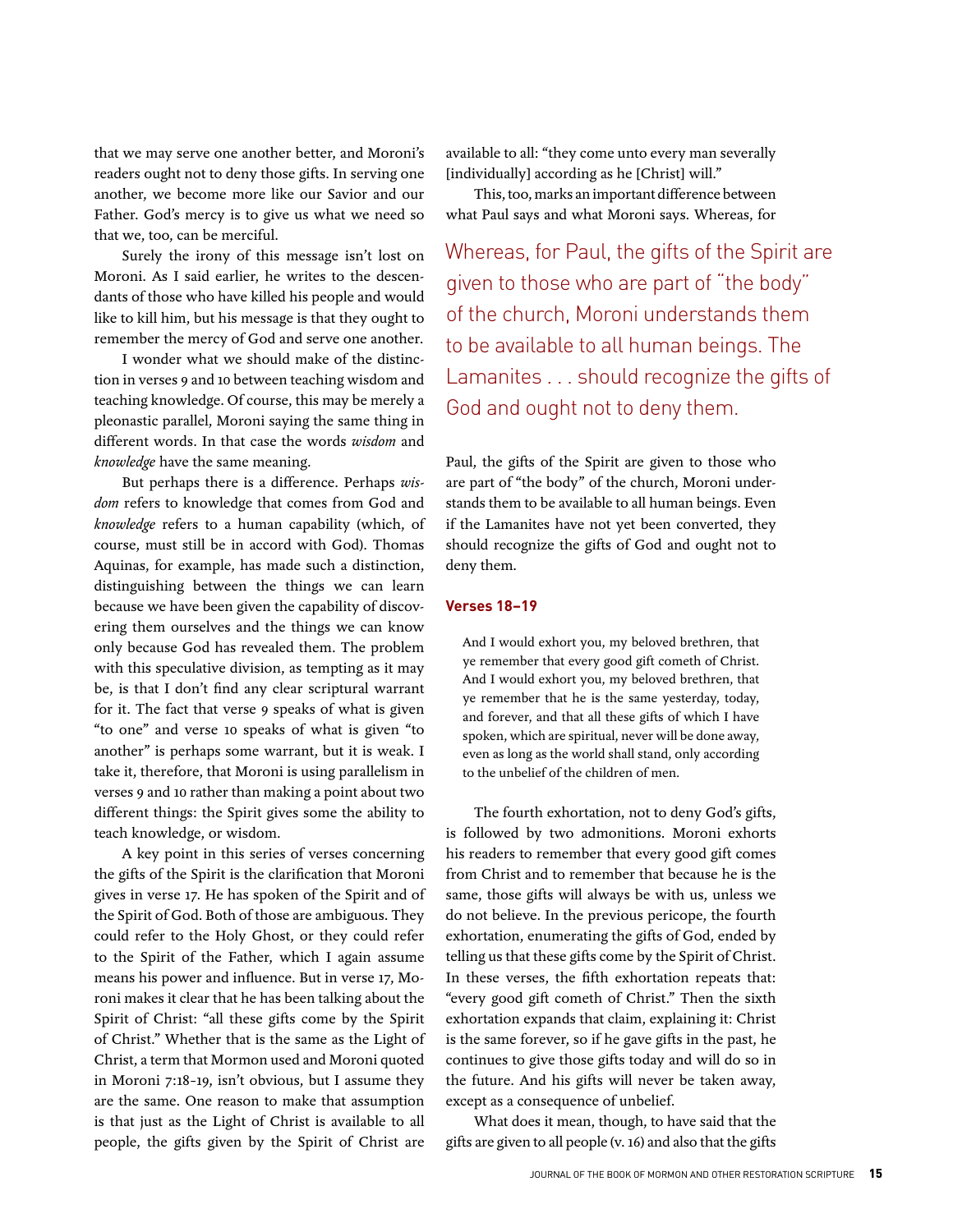may be taken away because of unbelief? If *belief* refers to "belief in the teachings of the only true church," then there is an implicit contradiction between the two. It cannot be true that the gifts of the Spirit of Christ are given to everyone and that they will be taken from those who do not believe the teachings of the only true church. That contradiction is good evidence for rejecting the interpretation of *belief* as belief in the teachings of the true church. Moroni must have something broader in mind when he says that the gifts may be taken away because of unbelief.

The key is to remember what I hope for: salvation. I trust that the Father, through the merits of his Son, Jesus Christ, will save me, and I hope for that salvation.

> In context this appears to refer to belief in Christ, making the claim less restrictive: the gifts are available to all Christians. But the 1978 First Presidency statement that the great religious leaders and philosophers, such as Socrates, received part of God's light and that all people receive "sufficient knowledge to help them on their way to eternal salvation" suggests by implication that the gifts of the Spirit are also available to non-Christians. What, then, might it mean to say that the gifts may be taken away because of unbelief? Surely there are those who do not have the gifts of the Spirit, and Moroni appears to believe that the Lamanites whom he addresses are among them. How do we deal with this tension between the gifts being given to all and their being taken away because of unbelief?

> One solution is to understand the word *unbe*lief to mean "disbelief": those who refuse to believe the light and knowledge that they have been given, whatever that is, may lose the gifts of the Spirit that have been given to them. I find that solution satisfactory but wonder whether there might not be better ways of dealing with the issue.

#### **Verses 20–22**

Wherefore, there must be faith; and if there must be faith there must also be hope; and if there must be hope there must also be charity. And except ye have charity

ye can in nowise be saved in the kingdom of God; neither can ye be saved in the kingdom of God if ye have not faith; neither can ye if ye have no hope. And if ye have no hope ye must needs be in despair; and despair cometh because of iniquity.

Moroni has finished his exhortations to the Lamanites, but those exhortations have further consequences. He makes that apparent when he begins verse 20 with *wherefore*, indicating that what comes afterward is a consequence of what has just been said. It isn't obvious how to link the word *wherefore* to what came before. Is it saying, "Given what was said in verses 18 and 19, therefore . . . ," or is it saying, "Given everything I've said about gifts, therefore . . ."? I think it makes more sense to understand it in the latter sense: Since (1) you can know the truth of all things by the Holy Ghost, and since (2) the Lord gives his many gifts to all in a variety of ways, and since (3) he is the same always, therefore  $(4)$  we must have faith; we must trust God. We must continue to trust the Savior, understanding that he can do for us what we cannot do for ourselves, that he knows what we do not, and perhaps cannot, know.

But faith without hope is inconceivable. If I trust that the Lord can do what he says he will do, then I also have hope that he will. I look forward with anticipation for the fulfillment of his promises. Not to have that hope is not to trust him, because if I trust him, then I assume that what he says will come about.

Less obvious, however, is the necessity of charity. If I have faith, I must also have hope. As we've seen, that is almost a logical tautology. But why is it also true that if I have hope, I must also have charity?

The key is to remember what I hope for: salvation. I trust that the Father, through the merits of his Son, Jesus Christ, will save me, and I hope for that salvation. But it is important to recognize what I hope for: I hope that the mercy and charity of the Father and the Son will make my salvation possible. My salvation, however, means returning to live with the Father in his family. It means becoming like him. And becoming like him means coming to have the same mercy and charity for others that he has for me. It is not *logically* impossible to hope for salvation and yet not have charity towards my brothers and sisters. But it is, in fact, impossible.

Charity provides the test of my faith. In logic there is an argument form, *modus tollens*, that is rec-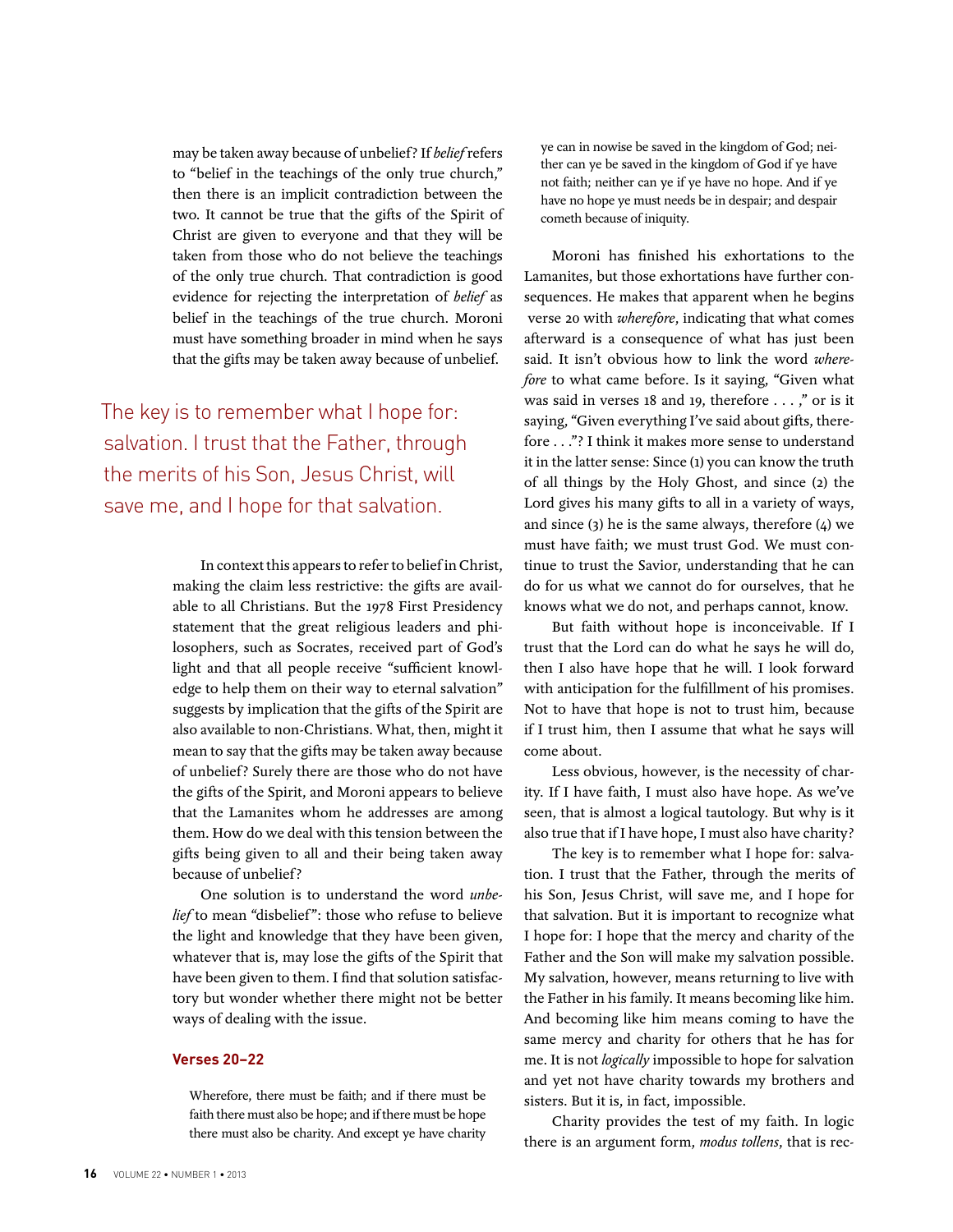ognized as valid. Any argument that has that form is valid: if its assumptions are true, then so is its conclusion. The basic form of the *modus tollens* argument is "if S, then P; not P, so not S." Examples of this argument make the validity of the form obvious: "If it is raining, then the sidewalks are wet" is true (assuming that we are speaking of ordinary, uncovered sidewalks). So, if the sidewalks are not wet, then it hasn't been raining.

If we collapse what Moroni has been saying into a brief statement, we can say, "If I have faith, then I have charity." But by *modus tollens* that means that if I do *not* have charity, then I do not have faith. If I believe the first claim, "if faith, then charity," then logically I must also believe that if I do not have charity, then I do not have faith. A sure guide to the strength of our faith is our godly love for others. That is why Moroni can say, "Except ye have charity ye can in nowise be saved in the kingdom of God" (Moroni 10:21).

Without charity I cannot enter the Father's kingdom, because I would not be like him. If I do not trust him—have faith—then I cannot enter his kingdom, because I cannot be trusted to do what he asks me to do. Without hope, I cannot foresee the fulfillment of his promises, so I will not trust him. Faith, hope, and charity are equally necessary to salvation.

Perhaps having in mind the situation in which the Lamanites find themselves as he is writing, Moroni adds, "If ye have no hope ye must needs be in despair" (Moroni 10:22). In despair there is no meaningful future; there is no way forward. There is no real hope. But the additional claim that despair comes because of iniquity is not a claim that psychological despair is caused by sin. It is a claim about the human condition, not an accusation against people who are depressed. To live in the world without the hope of the gospel, which is to be in iniquity, is to be in despair. Regardless of how psychologically happy people without the hope of the gospel may be, they live in despair because they live without the hope that life is ultimately meaningful.

For all I know, the famous twentieth-century mathematician and philosopher Bertrand Russell was a very happy person. Nevertheless, as he testifies in "A Free Man's Worship," he lived in despair: "Brief and powerless is Man's life; on him and all his race the slow, sure doom falls pitiless and dark. Blind to good and evil, reckless of destruction, omnipotent matter

# **STATEMENT OF THE FIRST PRESIDENCY REGARDING GOD'S LOVE FOR ALL MANKIND**

Based upon ancient and modern revelation, The Church of Jesus Christ of Latter-day Saints gladly teaches and declares the Christian doctrine that all men and women are brothers and sisters, not only by blood relationship from common mortal progenitors but as literal spirit children of an Eternal Father.



Confucius (551–479 bc)



Plato (427–347 bc)



Martin Luther (1483–1546)



John Calvin (1509–1564)

The great religious leaders of the world such as Mohammed, Confucius, and the Reformers, as well as philosophers including Socrates, Plato, and others, received a portion of God's light. Moral truths were given to them by God to enlighten whole nations and to bring a higher level of understanding to individuals.

The Hebrew prophets prepared the way for the coming of Jesus Christ, the promised Messiah, who should provide salvation for all mankind who believe in the gospel.

Consistent with these truths, we believe that God has given and will give to all peoples sufficient knowledge to help them on their way to eternal salvation, either in this life or in the life to come.

We also declare that the gospel of Jesus Christ, restored to His Church in our day, provides the only way to a mortal life of happiness and a fulness of joy forever. For those who have not received this gospel, the opportunity will come to them in the life hereafter if not in this life.

Our message therefore is one of special love and concern for the eternal welfare of all men and women, regardless of religious belief, race, or nationality, knowing that we are truly brothers and sisters because we are sons and daughters of the same Eternal Father.

"God's Love for All Mankind," First Presidency Statement from Spencer W. Kimball, N. Eldon Tanner, and Marion G. Romney, 15 February 1978.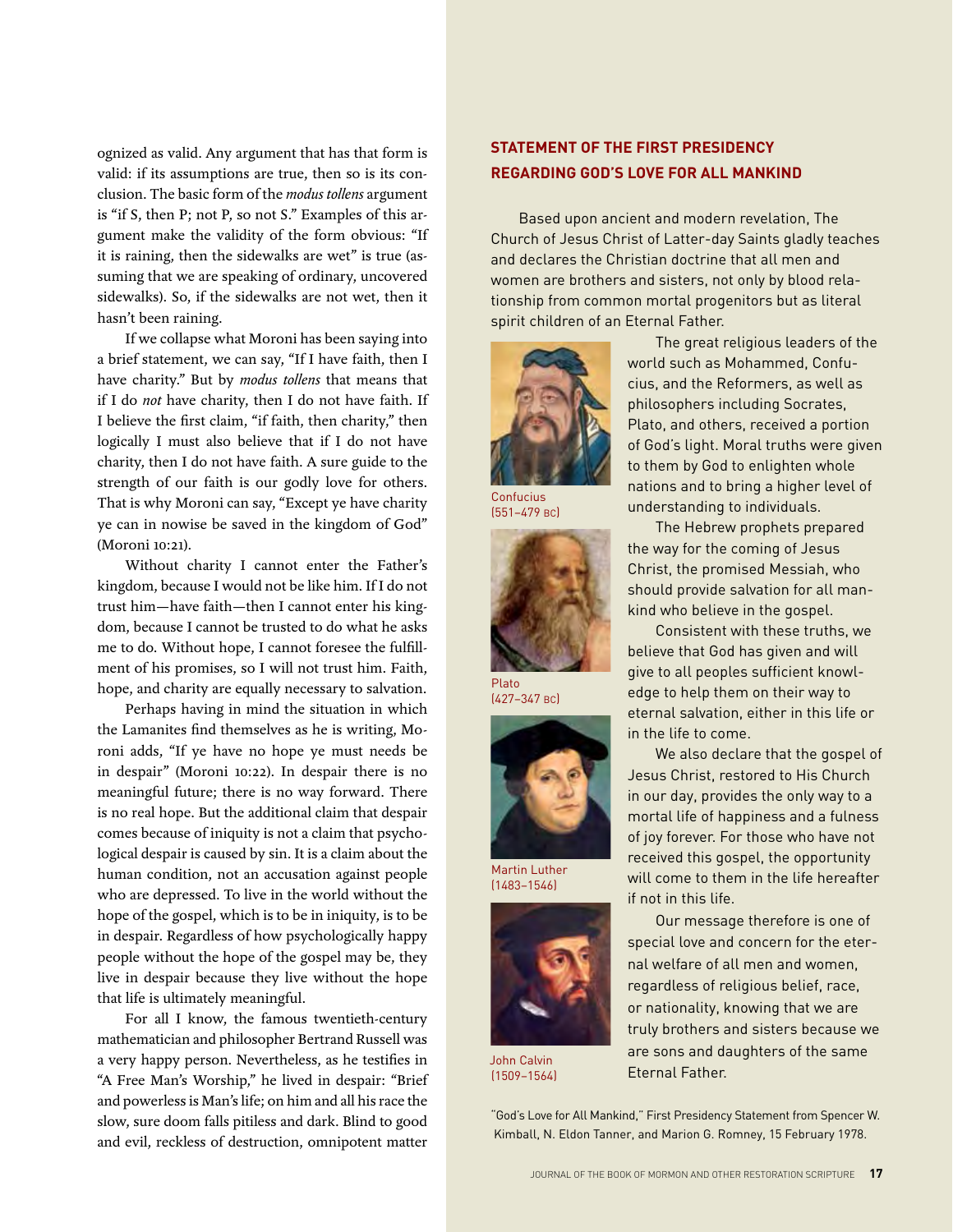

*Moroni Buries the Plates*, by Clark Kelley Price. Used by permission.

rolls on its relentless way; . . . Man [is] condemned . . . to lose his dearest, [and] to-morrow himself to pass through the gate of darkness." That is a view of life devoid of faith and hope. It is despair, however psychologically happy Russell may have been.

## **Verse 23**

And Christ truly said unto our fathers: If ye have faith ye can do all things which are expedient unto me.

With these words Moroni concludes his exhortations to the Lamanites. Seeing their despair, a despair that has resulted in massacre and genocide, he seals his last words to them with an exhortation to faith.

Is what he attributes to Christ an otherwise unrecorded saying of Jesus? It appears to be since it doesn't occur elsewhere in the Book of Mormon. That Christ said this to "our fathers" tells us that this may not be something that he said to his disciples in the Old World, and we don't in fact find it in the New Testament. The closest thing to this saying is what Alma says in Alma 32:21, "If ye have faith ye hope for things which are not seen, which are true." But that is not one of Jesus's sayings as currently known. So I assume that this is something that the Savior said to the Nephites that is on one of the records that was not included in Mormon and Moroni's compilation.

As his final message of hope, Moroni has preserved a saying of Jesus: "If you have faith, you can do anything that I need you to do." This is the opposite of Russell's despair, a despair that is gradually enveloping much of the world. Though Moroni finds himself in circumstances that could easily warrant despair and anger, he offers a message of faith and, therefore, also one of hope and charity.

#### **Verses 24–33**

Following the address to the Lamanites, we come to a long passage that I will gloss over, hitting what I think are some of its high points.

Having spoken to the Lamanites, Moroni turns to address "all the ends of the earth" in verse 24, and he repeats key points of his exhortations:

- 1. A reminder that if the gifts are not present, it is because of unbelief
- 2. An exhortation to remember "these things," for what Moroni has written is declared by God to be true
- 3. An exhortation to come to Christ and lay hold on every good gift

And he concludes with the promise that if the Lamanites come to Christ and allow him to perfect them, then they can be sanctified (Moroni 10:32–33).

Notice how much of this overlaps with what he has said to the Lamanites, which is not surprising. But two points are notable about what Moroni says here. The first is that he *does not* repeat the part of this chapter with which we are most familiar, Moroni 10:4–5, the admonition to ask God whether "these things" are true. Perhaps, however, that is built into his exhortation to remember these things, particularly since we need to remember them *because* God declares them to be true.

The second notable thing is the structure of the three key points listed above. Rhetoricians call that structure *inclusio*, or "inclusion," where one idea is sandwiched between the same idea or related ideas. Here, of course, since the structure is a general structure that we have deduced from the themes of verses 27–30 rather than from specific words or phrases, most rhetoricians would probably not call this inclusion. In spite of that, seeing that general structure helps us see more clearly what Moroni is doing. He places his exhortation to remember (and, implicitly, to find out through prayer) between his reminders that we should seek the gifts of the Spirit. By doing so, he reminds us that the central message of his